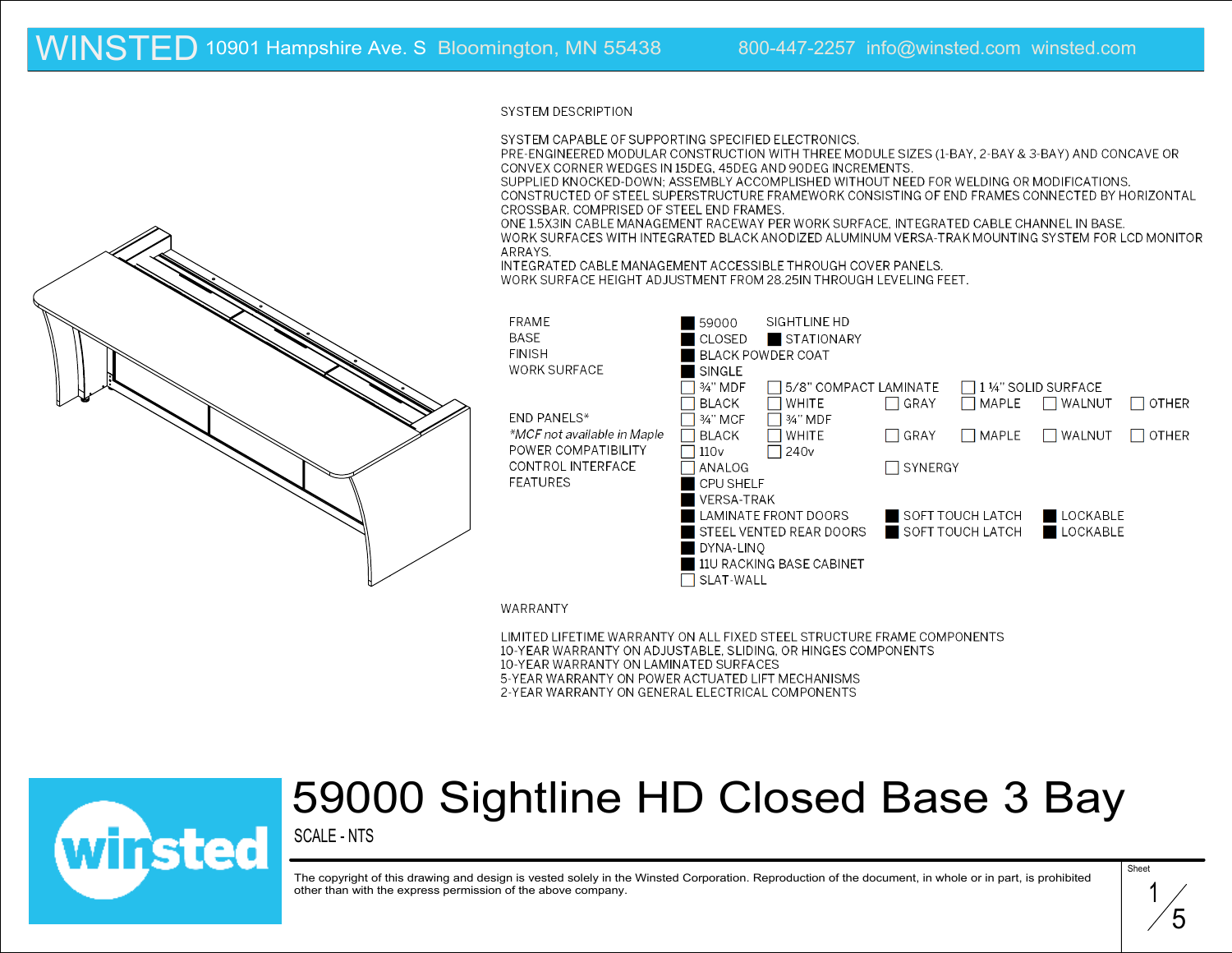

## 59000 Sightline HD Closed Base 3 Bay

SCALE - NTS

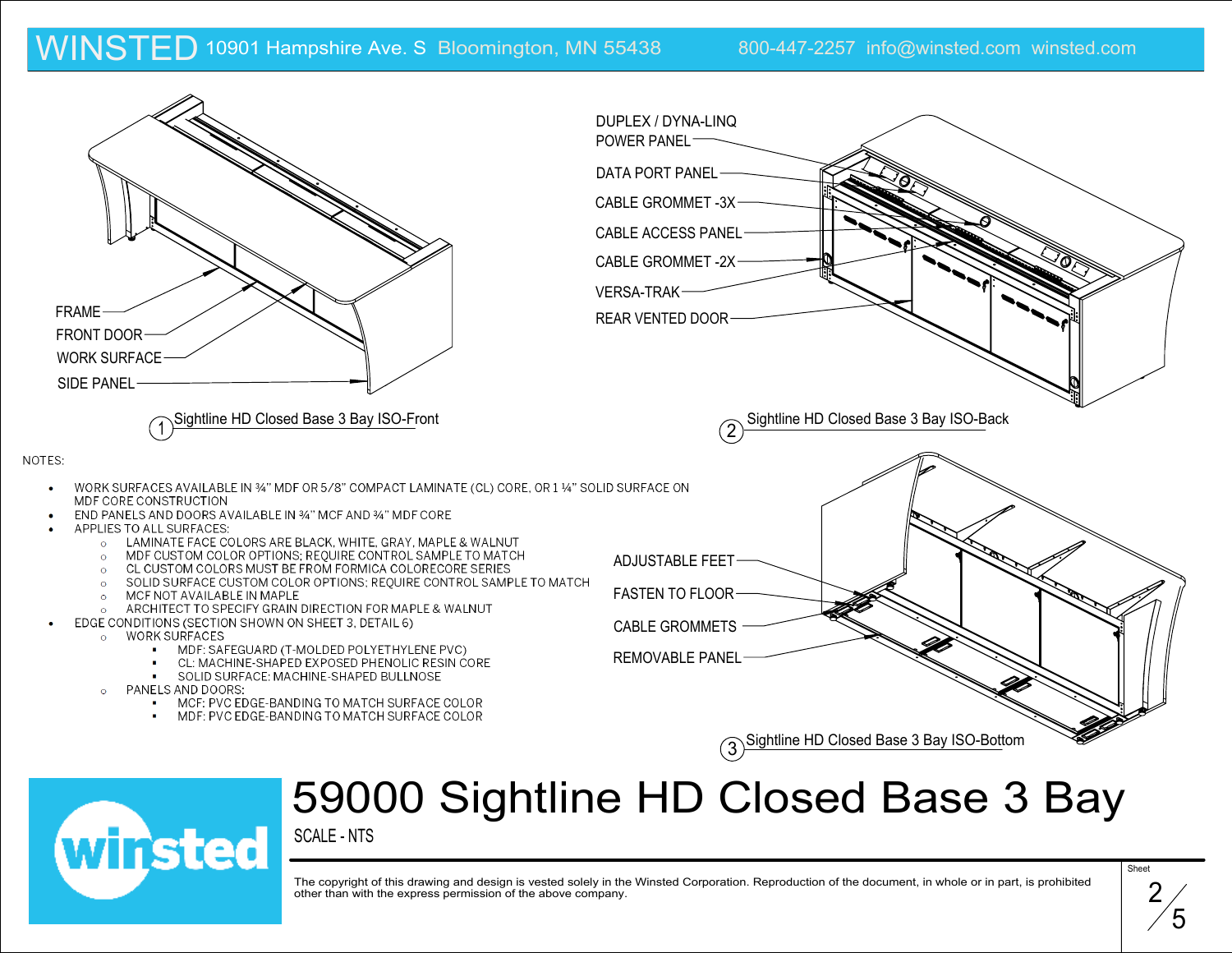

### SCALE - NTS 59000 Sightline HD Closed Base 3 Bay



$$
\overset{\text{Sheet}}{\mathbf{3}} \\
$$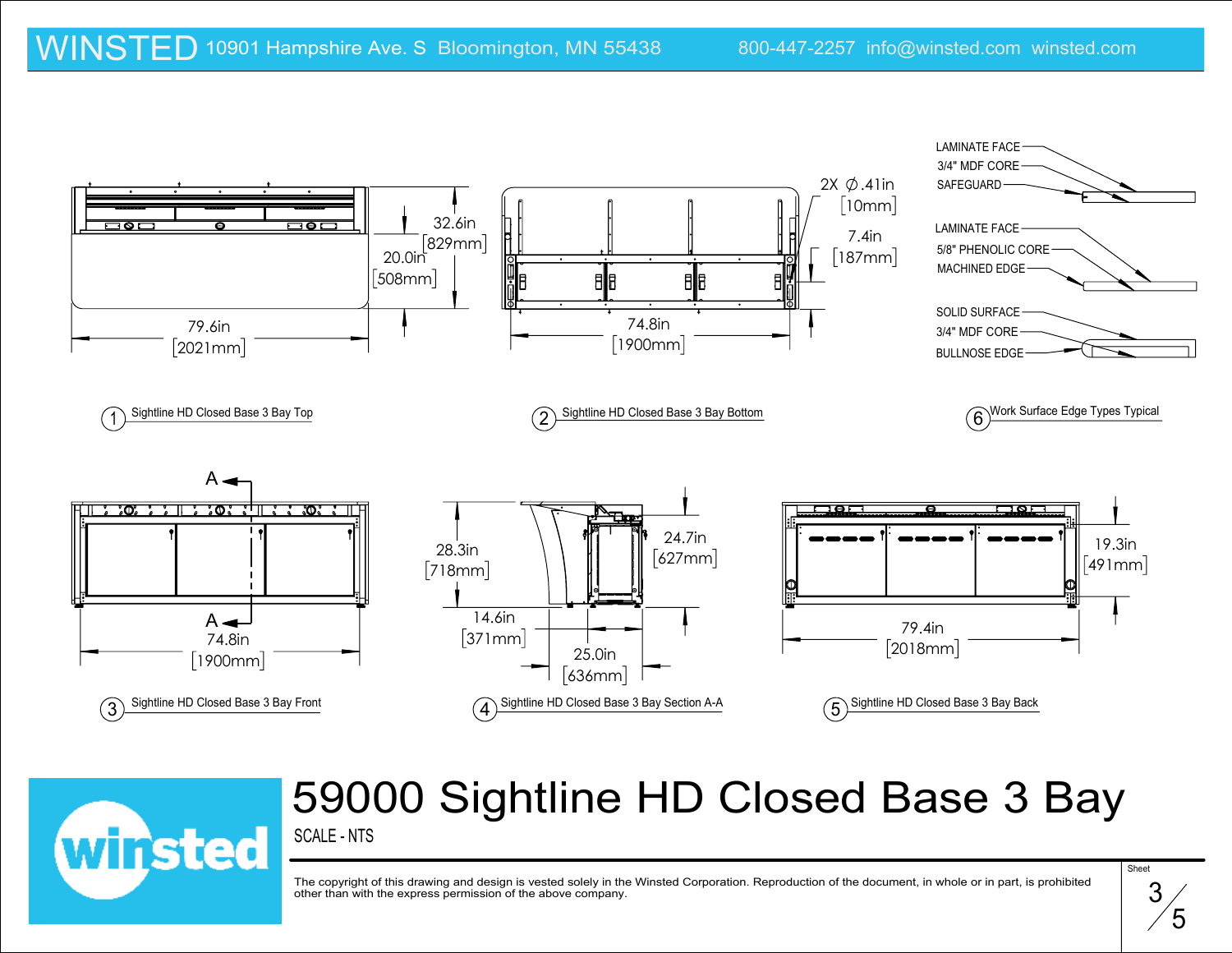

Sightline HD Closed Base 3 Bay Ergonomic Details - Sitting



# 59000 Sightline HD Closed Base 3 Bay

SCALE - NTS

$$
\overbrace{f}^{\text{Sheet}}
$$